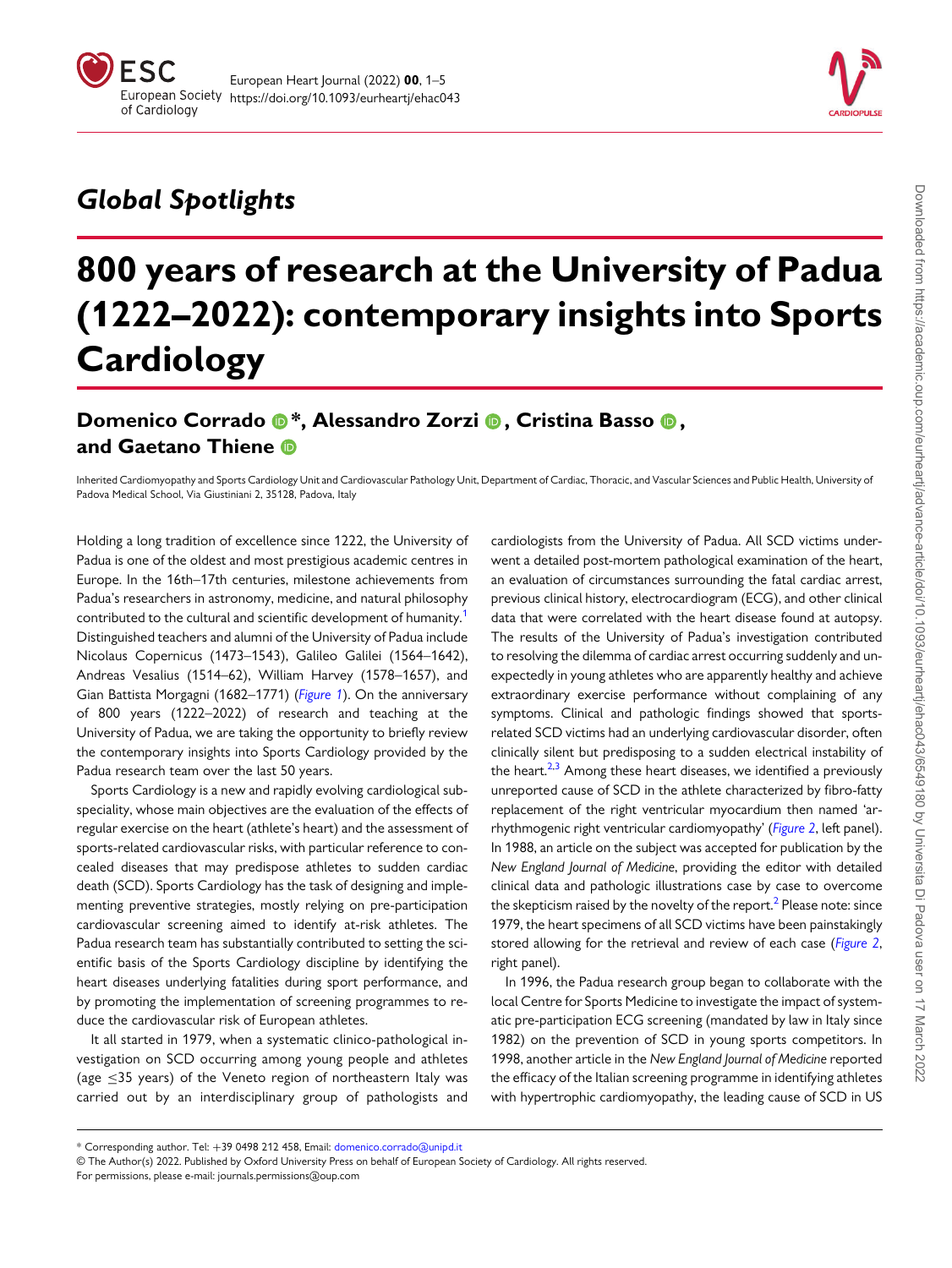<span id="page-1-0"></span>

Figure 1 Historic seats and celebrities of the University of Padova. (A) Palazzo del Bo (1493); (B) anatomical theatre (1594); (C) Nicolaus Copernicus (1473–1543), Polish astronomer; (D) Galileo Galilei (1564–1642), the father of modern science; (E) Andreas Vesalius (1514– 62), founder of anatomy; (F) William Harvey (1578–1657), discoverer of blood circulation; (G) Gian Battista Morgagni (1682–1771), founder of pathological anatomy.

athletes.<sup>[4](#page-4-0)</sup> We found that hypertrophic cardiomyopathy was an uncommon cause of fatal outcome in young Italian athletes undergoing systematic cardiovascular evaluation, which offered the possibility to identify at-risk athletes and protect them from the risk of SCD through disqualification.

A subsequent time-trend analysis of the incidence of SCD in young competitive athletes in the Veneto region between 1979 and 2004, published in JAMA, demonstrated a sharp decline of ≈90% in mortality rates among athletes after the introduction of the Italian screening programme in 1982, particularly because of fewer fatalities from cardiomyopathies.<sup>[5](#page-4-0)</sup> By comparison, SCD rates did not change significantly over the study period among the unscreened sedentary population. Over the study periods, a parallel investigation of young athletes undergoing pre-participation cardiovascular evaluation at the Center for Sports Medicine in Padua demonstrated that the decline in mortality from cardiomyopathies was paralleled by the concomitant increase in the number of athletes with hypertrophic and arrhythmogenic right ventricular cardiomy-opathy identified by the screening.<sup>[5](#page-4-0)</sup> This study provided the most compelling evidence that ECG screening may save lives by identifying athletes with at-risk heart diseases.

<span id="page-1-1"></span>The prevalence of false-positive findings at pre-participation screening depends largely on the criteria used to define an athlete's ECG as abnormal. The long-running experience with systematic ECG screening of Italian athletes offered the Padua research team the unique opportunity to characterize and report ECG abnormalities

<span id="page-1-3"></span><span id="page-1-2"></span>mostly associated with cardiovascular diseases at risk of SCD ([Figure 3](#page-3-0)). In 2005, an European Society of Cardiology (ESC) study group coordinated by the Padua research team provided a common protocol of pre-participation screening for the prevention of SCD among European athletes using the ECG screening system in practice in Italy. $6$  In 2010, a new perspective on the interpretation of an athlete's ECG was first provided by an ESC consensus document that was leaded by the Padua research team.<sup>[7](#page-4-0)</sup> The document proposed modern criteria to distinguish 'physiologic' from 'pathologic' changes of the athlete's ECG. The original ESC criteria were refined by subsequent international consensus documents that further improved their diagnostic specificity to increase the cost-effectiveness of ECG screening.

<span id="page-1-4"></span>In more recent years, there have been further contributions to Sports Cardiology from the continuous research of the Padua research team: (i) the identification of new substrates underlying cardiac arrest during sports, including non-ischaemic left ventricular scar and 'arrhythmic' mitral valve prolapse; (ii) the demonstration that serial (annual) cardiovascular evaluation increases by three times the screening sensitivity for inherited cardiomyopathies with late onset phenotype and acquired myocardial diseases, compared to screening once-only;<sup>[8](#page-4-0)</sup> (iii) a better characterization of some ECG patterns, such as juvenile T-wave inversion, anterior T-wave inversion due to early repolarization, inferolateral T-wave inversion associated with papillary muscle hypertrophy, and low QRS voltages due to myocardial fibrosis; and (iv) diagnostic algorithm and risk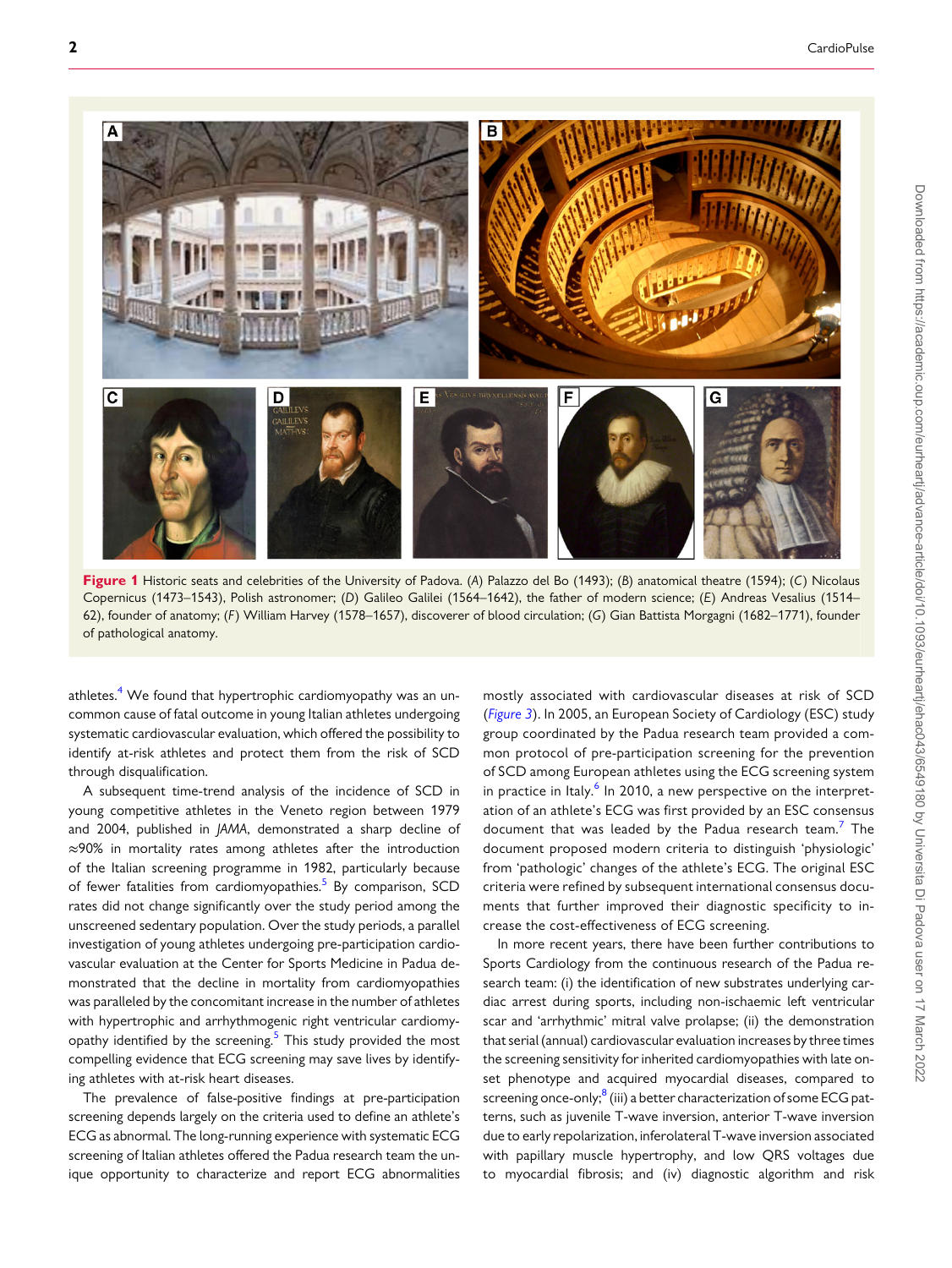<span id="page-2-0"></span>

cardiomyopathy. (A) Basal electrocardiogram with T-wave inversion in inferior and right precordial leads; (B) premature ventricular beats with a left-bundle-branch-block morphology and superior QRS axis occurring during effort (Harvard-Montoye step test); (C) gross internal view of the inferior wall of the right ventricle showing scar with aneurysmal dilatation, just beneath the posterior eaflet of the tricuspid valve (arrow); (D) histology of the inferior wall of the right ventricle showing extensive fibro-fatty myocardial replacement. (Adapted with permission from Corrado et al. <sup>3</sup>.) Right panel: Since 1979, the heart specimens of all young people and athletes, who died suddenly and were recorded in the registry of the University of Padua research programme, have been stored at the Institute of Pathological Anatomy and are available for re-examination, together with clinical records. This is a guaranty of the reliability of data on causes and trends of sudden cardiac death in young people and athletes in the Veneto Region of Italy, at odds with other reports that are mostly based on retrospective analysis of data from public media and insurance claims, which Figure 2 Left panel: A 16-year-old soccer player who died suddenly during a competitive match, who was one of the first reported athletes diagnosed with fatal arrhythmogenic right ventricular cardiomyopathy. (A) Basal electrocardiogram with T-wave inversion in inferior and right precordial leads; (B) premature ventricular beats with a left-bundle-branch-block morphology and superior QRS axis occurring during effort (Harvard-Montoye step test); (C) gross internal view of the inferior wall of the right ventricle showing scar with aneurysmal dilatation, just beneath the posterior leaflet of the tricuspid valve (arrow); (D) histology of the inferior wall of the right ventricle showing extensive fibro-fatty myocardial replacement. (Adapted with permission from Corrado et  $a!\cdot$  [3](#page-4-0).) Right panel: Since 1979, the heart specimens of all young people and athletes, who died suddenly and were recorded in the registry of the University of Padua research programme, have been stored at the Institute of Pathological Anatomy and are available for re-examination, together with clinical records. This is a guaranty of the reliability of data on causes and trends of sudden cardiac death in young people and athletes in the Veneto Region of Italy, at odds with other reports that are mostly based on retrospective analysis of data from public media and insurance claims, which unavoidably led to mortality underestimation. unavoidably led to mortality underestimation.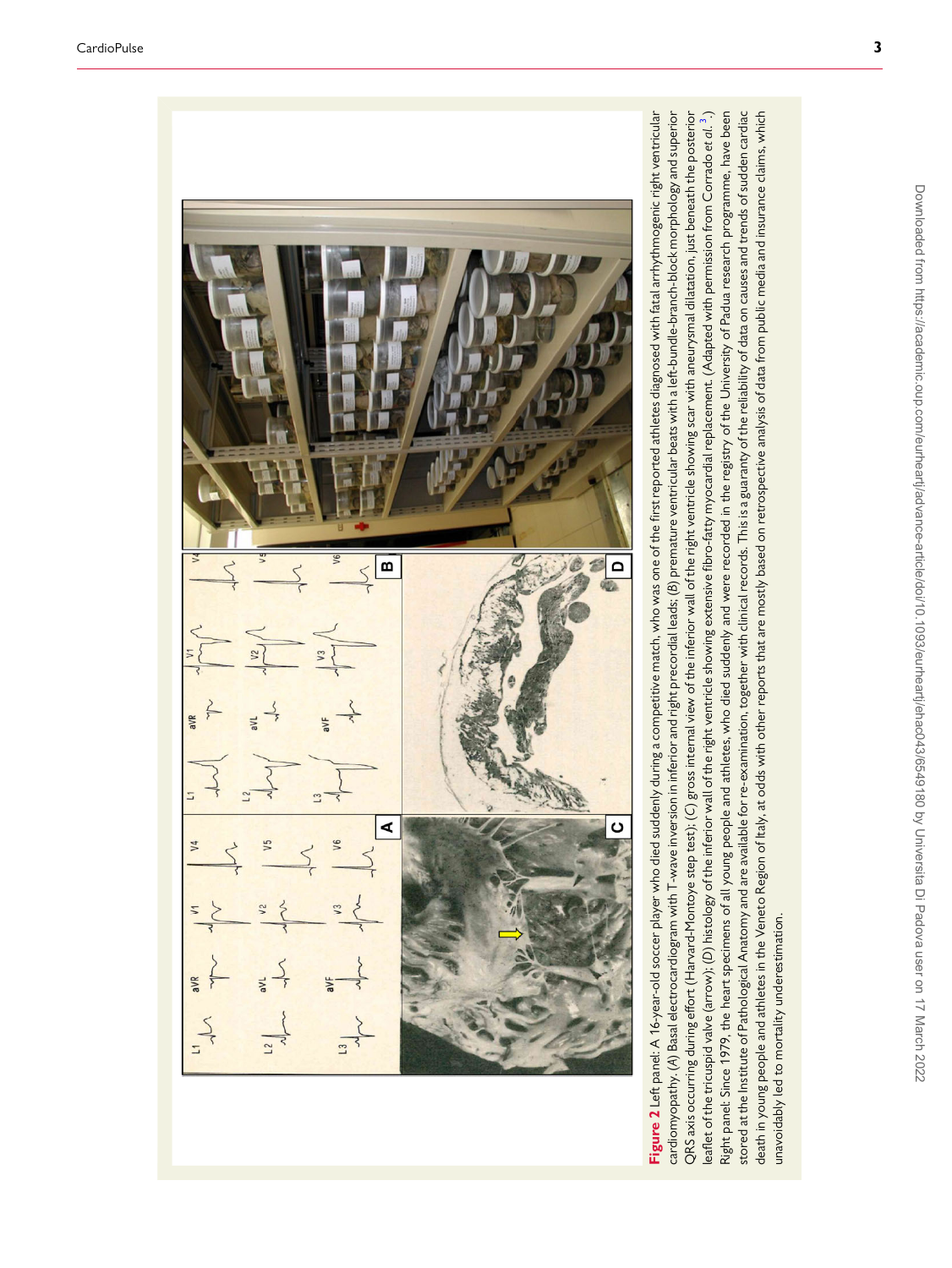<span id="page-3-0"></span>

Figure 3 Evolving criteria for interpretation of the athlete's electrocardiogram over the last two decades. In 2010, the original European Society of Cardiology recommendations document introduced the innovative differentiation of physiologic ('common and training-related') electrocardiogram changes from potentially pathologic ('uncommon and training-unrelated') abnormalities, more likely to be reflective of an underlying cardiac disease. This stem document enabled subsequent consensus documents, such as the 2011 Seattle criteria, the 2014 Refined criteria, and the 2017 International criteria, all aimed to provide a more accurate definition of some electrocardiogram parameters and to enhance the diagnostic specificity. In 2020, the interpretation of athlete's electrocardiogram was upgraded with the recommendations for evaluation of ventricular arrhythmias and the proposal of an algorithm for appropriate diagnostic work-up in the athlete.